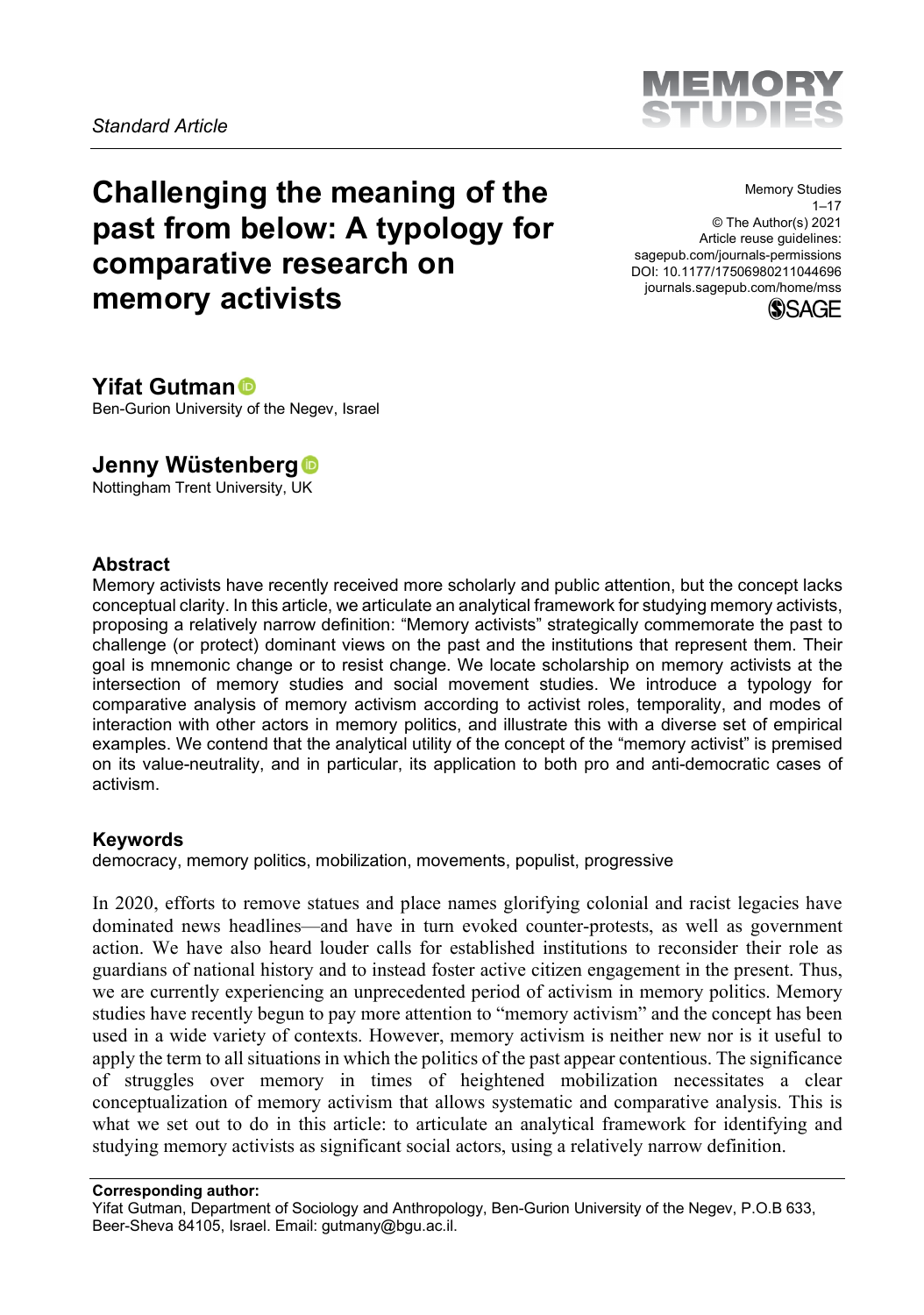The article begins by offering a definition of the "memory activist" as an agent (individual or group) who strategically commemorates the past in order to publicly address the dominant perception of it. Memory activists use memory as *the* crucial way of transforming society from below. Memory activists identify as non-state actors, but their efforts can also be directed at defending the status quo or official historical narratives *from* change instigated by others. We then situate our notion of memory activists in the literature on memory, activism, and social movements, carving out a particular approach that builds on, but is also distinct from, existing scholarship. Next, we introduce a typology of memory activists, which draws on our own empirical research, as well as that of others—most notably on work presented in the forthcoming *Routledge Handbook of Memory Activism*. As we then illustrate, this analytical tool enables a systematic study of diverse cases of memory activism, and raises new questions for future scholarship.

The stakes of this article are first and foremost analytical. Like many scholars, we believe that certain kinds of memory activism can do much to invigorate democracy, while other kinds may pose a danger against which we want to work as citizens. However, we argue that a systematic study of memory activists needs to capture not only progressive, but also populist and "uncivil" civil society groups (Alexander, 2006). Thus, our "value-neutral" definition of the memory activist overcomes a progressive bias in existing studies of memory activism and is essential for a comprehensive understanding of how memory "from below" contributes to political transformation.

### **The memory activist**

The term memory activism has been conceptually stretched to encompass a wide range of actors and instances of contention, from administrators and government officials, to historians, artists, and a variety of social movements (Dybris McQuaid and Gensburger, 2019; Hajek, 2013; Harris, 2006; Pettai, 2020; Rigney, 2018; [Bukowiecki](file://discovery/search?query=creator%2Cexact%2CBukowiecki%2C%20%C5%81ukasz%20%2CAND&tab=Everything&search_scope=MyInst_and_CI&vid=972BGU_INST%3A972BGU&facet=creator%2Cexact%2CBukowiecki%2C%20%C5%81ukasz%20&lang=he&mode=advanced&offset=0) et al. 2020; Whitlinger, 2019; Zamponi, 2018). A clear definition is therefore essential. We define memory activists as actors (individual or collective), who engage in the strategic commemoration of the past in order to achieve or prevent change in public memory by working outside state channels. Let us explain each part of this definition.

A memory activist can be an individual actor or a group of people, organized formally in associations, or at various levels of informality. Thus, we include organized protest actions, as well as one-off, spontaneous and ephemeral efforts to engage public memory and regard those actors as memory activists *in this situation*. "Memory activist" is therefore a broader and, at the same time, narrower category than a "memory movement"; it is broader because it includes informal protest whereas social movement scholars usually regard "a movement" as a sustained, organized, and repeated action that requires enduring commitment from its members (Bennett and Segerberg, 2013). And it is narrower, because social movements or other types of collective action can operate as *memory* activists at particular moments—like #Blacklivesmatter activists, when they target Confederate or other racist statues—even though they may not be memory activists in other situations. Memory practices like removing statues, which link present events to the systematic historical injustice against African Americans, are part of the larger, non-memory activist effort. Moreover, memory activism in our definition does not necessarily entail *collective* action in a traditional sense (Tarrow, 1998)—some of the most effective or at least publicity-savvy memory activists operate alone—like Emir Hodžić, a genocide survivor, who stood alone on a Bosnian public square in 2012 to protest a ban on commemoration, which spurned the #whitearmbandday memory campaign on social media (Fridman and Ristić, 2020).

Our definition also insists that "memory activism" denotes *strategic* action that explicitly targets public memory, because activists see it as a unique platform for changing the present view of the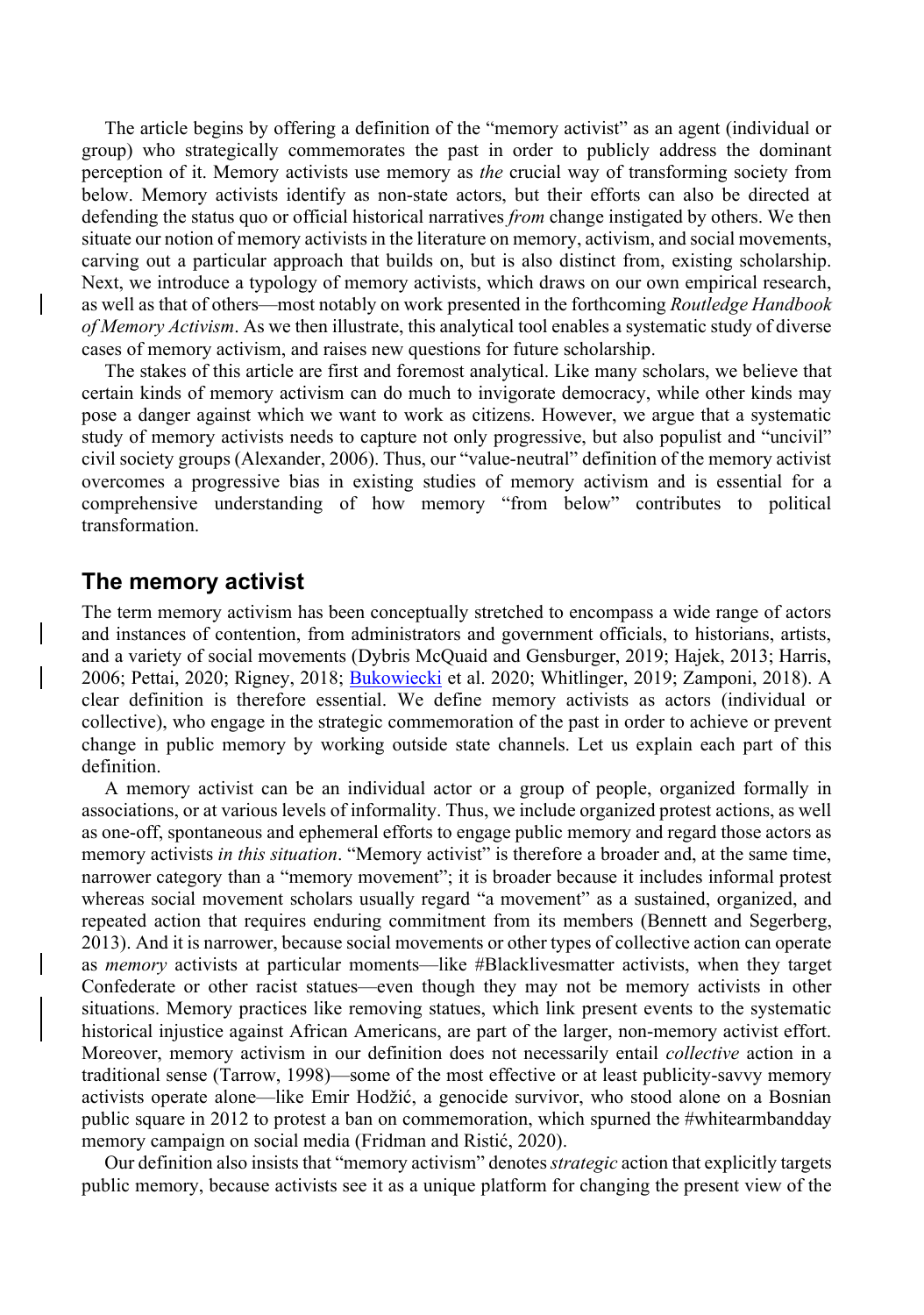past. Strategy is not only a political practice for informed or calculated decision-making but also a socio-cultural practice that is used in everyday life to achieving smaller and larger goals (Jasper, 2004; Swidler, 1986). While activity that is located in the sphere of civil society is sometimes nonstrategic (i.e. not oriented toward particular objectives), we believe that the identity of memory activists is wrapped up in the idea of pursuing defined goals (irrespective of their success). Nonstrategic interventions may also be significant to the shaping of public remembrance, but they remain outside the framework of memory activism. While non-human actors (archives, memes, algorithms) are also involved in shaping the public utilization of memory (Smit, 2020; van Dijck, 2007), we do not see their involvement as diminishing the significance of human actors' intention and motivations as a necessary part of memory activism.

Memory activists work for change in *public* memory. Collective memory is a site of political struggle where different stakeholders compete for legitimacy for their interpretations of the past. Through publicly airing their representations of the past, stakeholders also address different publics or form counter-publics (Warner, 2005) and seek legitimacy for their interpretations of the past (Wagner-Pacifici and Schwartz, 1991). Participating in memory activism, therefore, entails taking a public stance vis-à-vis other actors in public space rather than commemorate privately inside the home or within the family.

There is of course much remembering that takes place in private and this plays an important role in our communicative and cultural memory (Assmann, 2010). However, unless this work is turned toward transforming the public narrative about the past, it is not memory activism. An exception here is private commemorative work that is held in the absence of safe public mnemonic spaces: clandestine remembering by counter-publics (Warner, 2005). Here, we argue that such clandestine memory work operates within alternative public spheres, and is therefore defined as memory activism, because its ultimate goal is transforming a community's public approach to the past. As circumstances change and conditions become less risky, memory activists can emerge from the shadows and draw on the work done clandestinely. An example is memory activism of the Ndebele people of Zimbabwe of the 1980s genocide, which takes place in password-protected websites, as well as family and community events such as funerals (Mpofu, 2014).

Memory activists use practices of remembrance because they view memory as a unique platform for change due to the transformative character of memory work. Memory work is a type of "activity that generates and transforms the social world" that occurs "when human beings are actively involved in the processes of symbolic transformation and elaboration of meanings of the past" (Jelin, 2003 5). This transformative character of memory work manifests itself not only when activists seek to counter and revise the dominant, but also in those who wish to guard against change by reproducing the dominant view of the past. As memory is never static and always in need of activation, even preserving the dominant view of the past requires rearticulating or even reinventing it (Gans, 1997). Both memory activists who work for changing the dominant memory and those who work against such change are similarly active in utilizing memory for transformation of symbolic meanings.

Memory activists are explicitly defined as non-state actors, acting to challenge state policies or official public memory, though their efforts can also be directed at defending official historical narratives *from* change instigated by others. We believe that the designation as "non-state" is important in order to distinguish such "grassroots" or non-elite efforts from other actors in memory politics. Memory activism is *organized* "*from below*." Thus, actions by members of the state or elites, or by academic experts like historians and archeologists, that influence a community's understanding of its past are not defined as memory activism. The work of an historian *qua historian* is crucial for how a society understands its past, but it is not activism. If a university or a museum adopts a policy or commissions an exhibition that challenges the mnemonic status quo, then this may be a significant development in the politics of memory, but we do not see it as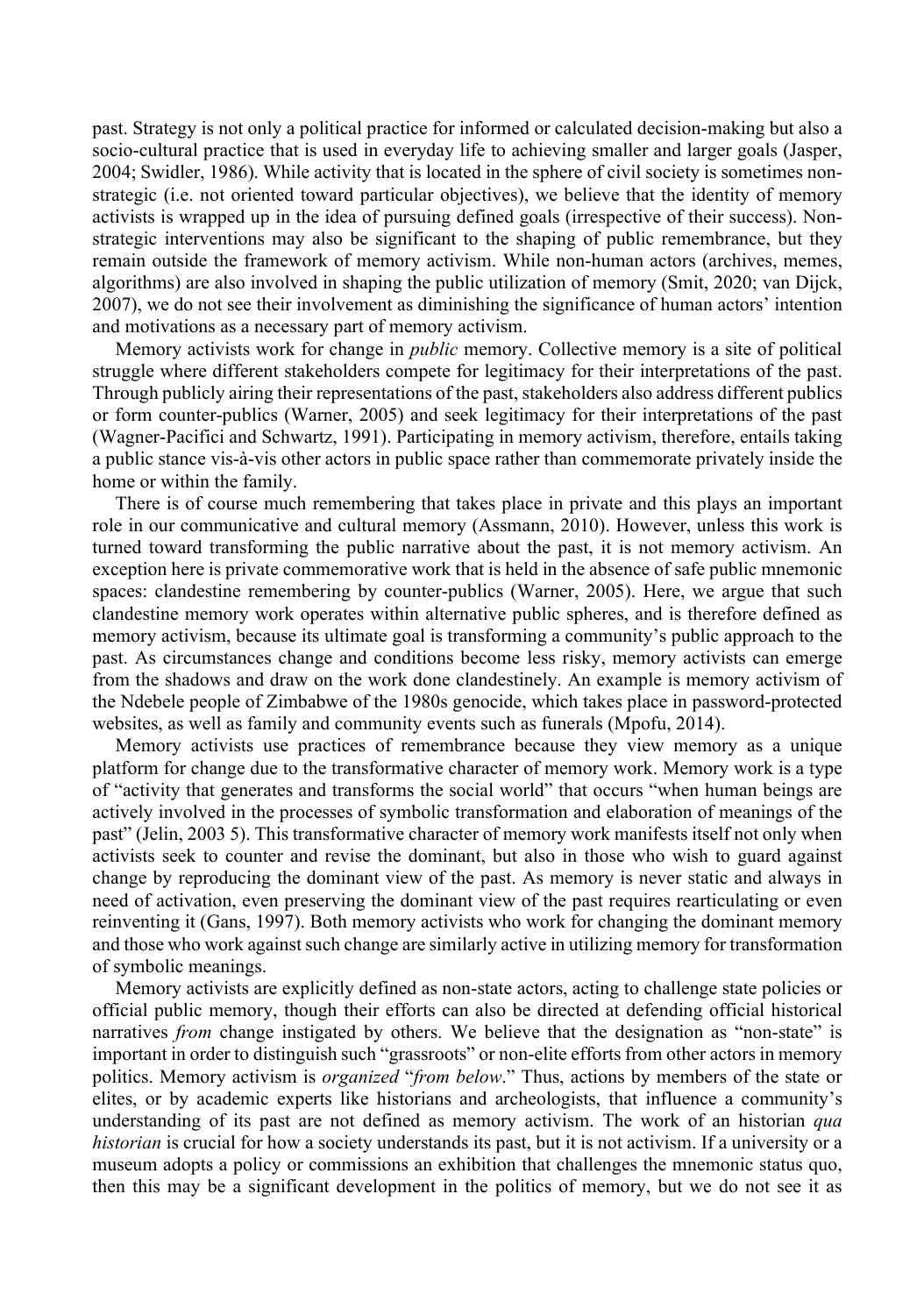activism. As Bill Niven suggests, activists by their very nature act outside and vis-à-vis the state, as the state (albeit not being a monolithic entity) cannot be active against or outside itself by its very definition as the established order. When protest against state government or institutions increases, state actors may respond with provocative and defiant actions to oppose such views that come from outside state channels. Or they may be supportive of defiant actions. They may even join the protests as private citizens. But this does not make state officials and institutions into "activists" per se.<sup>1</sup> In other words, memory activists can strongly influence the state, and they can even eventually become part of the state itself, but at this point, they are no longer defined as memory activists. As Jenny Wüstenberg (2017) has argued, our analysis of memory activism is "built on the assumption that the *boundary* between state institutions and civil society is a *category of practice*. Actors define and imagine this boundary through their contentious interaction. The boundary is thus real and meaningful, but not static" (p. 28, see also Brubaker, 1996; Mitchell, 1999). Thus, the "non-stateness" is a crucial part of the identity of activists, even when individuals may take on roles and arguments that straddle this divide.

Finally, we do not include purely for profit work in our definition of memory activism. Of course, there are many examples of activists with a dual motive of influencing public memory while also making a profit (Björkdahl and Kappler, 2019; Buda, 2015). However, non-state actors whose primary motive is profit—taking advantage of a demand for public history, without a goal for changing memory in one direction or another—are not considered memory activists. For example, the creators of the "DDR Museum" in downtown Berlin have no doubt influenced how the past is represented. But they have done so by reacting to touristic demand, rather than in order to achieve change—the Museum's founder unabashedly told Wüstenberg (2017) that the Museum was purely a business endeavor.

In the next section, we show how our definition of memory activists builds on, but is also distinct from, existing scholarship.

### **At the nexus of movements and memory**

Within the field of memory studies, the question of "who" qualifies as a memory activist emerges very much from the empirical case(s) at hand and so there are a few generally applicable definitions. Much of this research has strong normative connotations that assumes that memory activism is driven by an inexorable need on the part of those involved or that it is inherently "progressive." For instance, Ann Rigney (2018) argues that "the memory-activism nexus is a complex one, a vortex of recycling, recollection and political action that can be summed up as 'civic memory'" (p. 372). Given her focus on the positive role of remembering protest actions as moments of hope, which inform the present struggle for a better life, the civic nature of memory or activism in Rigney's understanding makes sense. However, this would be too narrow of an assumption for the "memory activist," in general (see also Holc, 2018; Kovras, 2017: 6; Szczepanka, 2014: 2). Indeed, memory activism can be "agnostic" in its politics, proving an amplifier of pre-existing motivations. Carol Gluck (2007: 57) observes this regarding Japan's shifting memory of the Second World War, writing that memory activist groups work for a variety of goals and ideas, including for and against reconciliation and commemoration. Joanna Wawrzyniak (2015: 22) provides an important example of research on memory activists that pursue all kinds of causes—including fascist, communist, and pacifist. Of course, scholars who study progressive memory activists usually do not deny that memory activism can also be undertaken by non-progressives. Rather, this issue is not raised and so, we contend, that memory researchers' progressive bias is not so much a matter of explicit design, but committed by collective omission.

Because many scholars of memory are motivated by their commitment to a democratic and nonviolent politics, they are often primarily interested in studying activists with "emancipatory"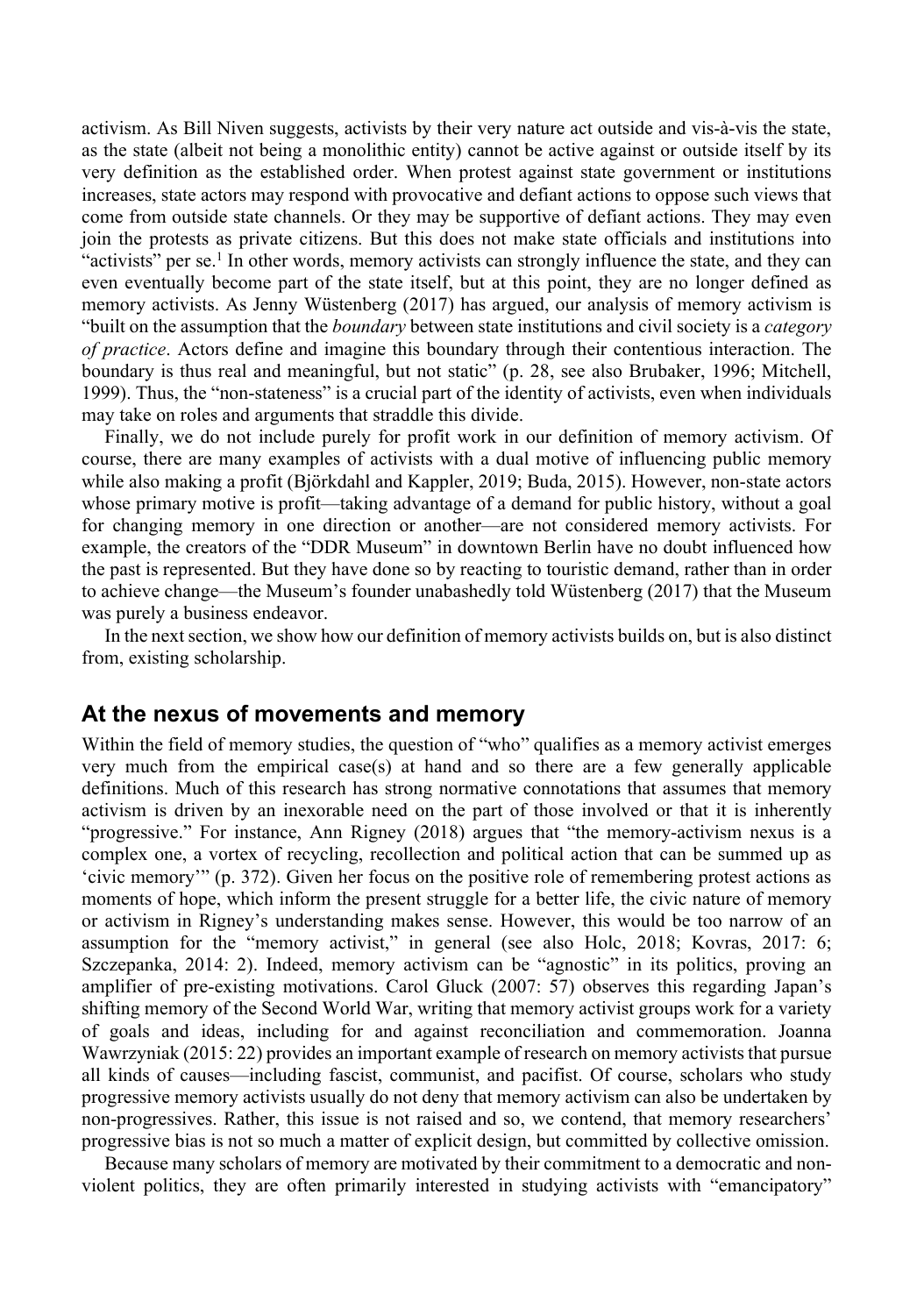agendas. The utility of our concept of "memory activism," we suggest, is its *value-neutrality*, because it also encapsulates initiatives that challenge democratic and egalitarian values. Memory activism provides us with the necessary analytical purchase to investigate and compare the beliefs, tactics, and opportunity structures of activists from across the political spectrum.

Recently, both memory and social movement scholars have shown a heightened awareness of how the two fields inform one another in crucial ways. Thus, in a recent addition to the debate, Stefan Berger et al. (2021) identify five areas of research that are particularly fruitful for "a more integrated and cross-interdisciplinary treatment of memory activism: repertoires, historical events, generations, collective identities and emotions" (p. 7). Priska Daphi and Lorenzo Zamponi (2019) identify three main strands of research, though they stress that all of them interact and overlap in practice (also see Wicke, 2021, for a categorization along similar lines). The first, "memories of movements" focuses on how past social movements are remembered in society writ-large. Scholars analyze mnemonic change and the conditions for why certain protest events and movements have been successfully remembered in society while others have been forgotten (Armstrong and Crage, 2006; Chidgey, 2015; Hajek, 2016; Pearce, 2015; Rigney, 2016; Whitlinger, 2019). The second strand, Daphi and Zamponi argue, examines "memories in movements" or how memories of various pasts affect a movement's internal functioning and cohesion. Studies have shown how memories determine dynamics of contention (Bosco, 2004), provide symbolic resources and points of orientation that influence movement framing (Baumgarten, 2017), built movements' identity (Daphi, 2017; Gongaware, 2011; Polletta and Jasper, 2001), and repertoires of contention (Zamponi, 2018). Memory is viewed as "a cultural resource out of which activists draw symbols and ideas" (Kubal and Becerra, 2014: 872), or as one of several "cultural building blocks" for a movement's collective identity (Daphi, 2017; Polletta and Jasper, 2001: 299). Here, memory is utilized for movements' internal purposes rather than to publicly address society's view of its past and present.

The third category—"movements about memory"—denotes a particular type of movement and a particular objective for the movement. Research on movements about memory explore "how they mobilize around the reinterpretation of the past and how they participate in the construction of public memory about past contentions and other historical events" (Daphi and Zamponi, 2019: 403). Interestingly, throughout their discussion of the memory-movement nexus, Daphi and Zamponi at times use the term "activism" interchangeably with movements.

Our conception of memory activism does not include considerations of how movements are remembered, nor whether or how movements draw on the past to organize and identify. And so, our concept of memory activism is most closely related to the strand of "movements about memory," with some important differences. First, we purposely use the term "memory activism" rather than "memory movements" in order to be more inclusive than a classic definition of a social movement, which, as mentioned, is premised on the idea of collective and organized action, sustained over time. Memory activists can be gathered in movements or formal civic organizations, but they may also be lone individuals or small groups, and they may act spontaneously, in an ad hoc fashion, or only once or twice to achieve mnemonic change. Despite this difference, some scholars seem to use "movements" and "activism" synonymously, when they discuss the activist utilization of particular memories (see, for example, Merrill et al., 2020: 4). The second way in which our definition of memory activism differs is based on the role that memory plays. "Movements about Memory" (Daphi and Zamponi, 2019) and Merrill et al.'s (2020) "memory activism" are concerned with memory as the outcome of activism. This is a central part of our definition as well. However, we would say that for memory activists, different activities to remember the past are both the *practice and the objects* of contentious action.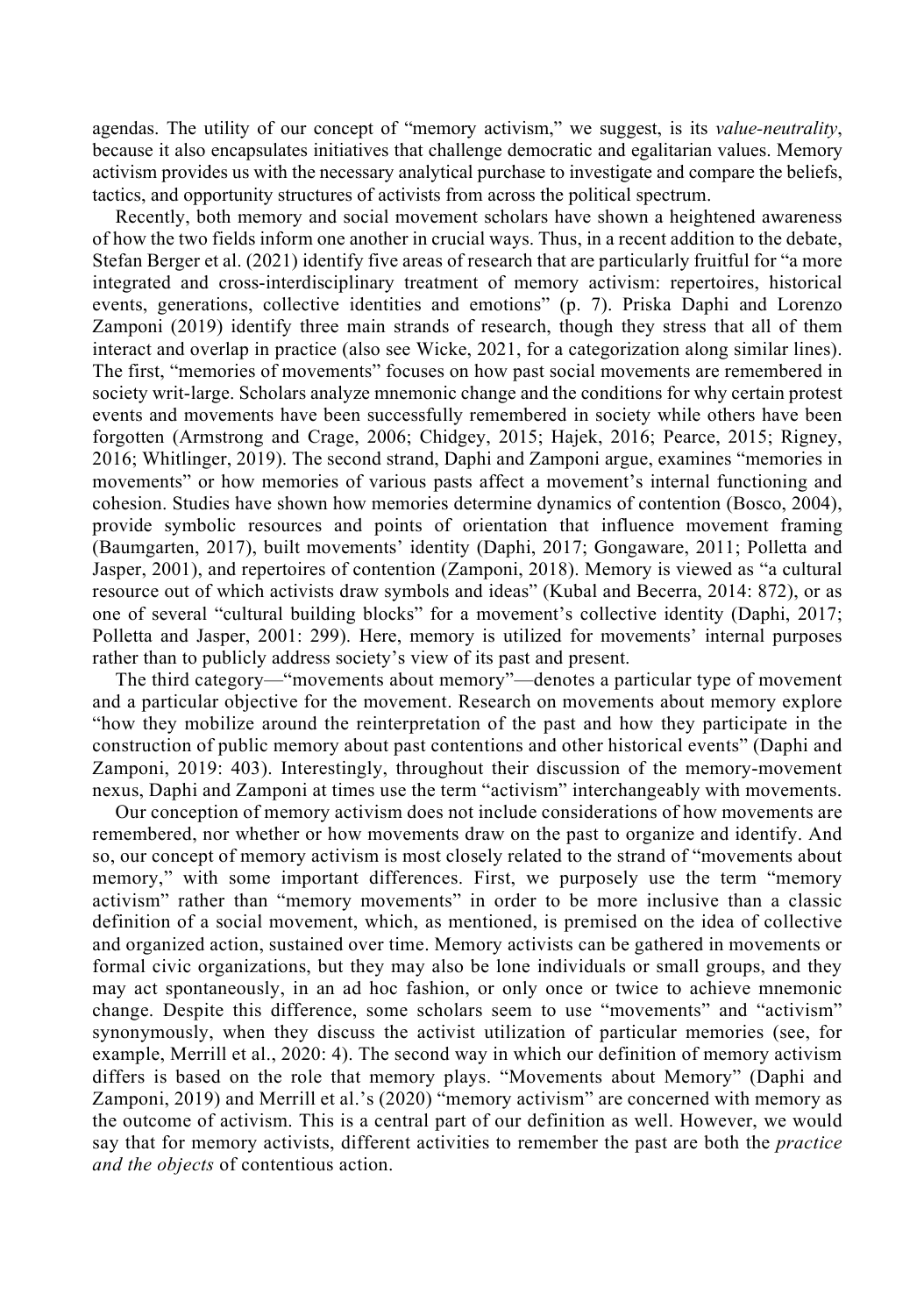Unlike "movements about memory" or Merrill et al.'s definition of memory activism, the objective of "memory activists" as we define them, is not limited to mnemonic change, but can address larger societal change of norms and policy. All memory activists use memory as means, but some of them also target memory as their aim; they wish to change or defend the dominant meaning of a certain past in the present. Shaping a society's public memory can range from influencing the physical landscape of commemoration, to reframing public narrative and changing official policies regarding the past. Other memory activists target broader societal changes as the primary goal, and actors qualify as memory activists only if they see and use memory practices as their core approach to achieving (or preventing) that change. Whether activists seek a mnemonic or political outcome, deploying memory as a practice is political—as activists engage in the symbolic change of meaning in the world (Jelin, 2003). The type of mobilization that stems from viewing memory as transformative in and of itself can be called memory activism, and it is far less studied and theorized.

# **A typology for studying memory activists**

We operationalize our definition of memory activism through an analytical tool, in order to help identify memory activists and capture variations among them. The typology, presented in Figure 1, consists of the following three dimensions: (1) the most common types of relational roles memory activists use as a basis for their interventions: victims, resistors and heroes, entangled agents, and pragmatists; (2) memory activists' primary mode of interaction based on their vision of historical truth: warriors and pluralists; and (3) activists' understanding of temporality with respect to the historical past in question: events that have ended or that are still ongoing. All three dimensions are premised on our fundamental assumption that the concept of the memory activist is a relational one: it is neither static nor timeless but is rather situated in relationship with shifting constellations of actors and environments and the symbolic meanings about the past that they help to (re)produce.

# *Roles*

The typology of activist relational roles is inspired by the social interactionist approach of Erving Goffman (1961), which views the presentation of one's self through the choice and performance of a cultural role as a central component of social interaction in everyday life. Drawing on our extensive review of existing empirical studies of memory activism, our typology lists the main roles that memory activists take in real mnemonic struggles. The roles are often related to actors' biographical experiences, but not fully determined by them. Instead, taking the role of a victim or a pragmatist relates to how an actor understands and presents herself to others: Those who perpetrated mass violence can claim that they are victims and victims of such atrocities can act as resistors or pragmatists. Because this presentation of self is rooted in symbolic interaction, playing a role successfully depends on whether society accepts one's choice and performance as legitimate or not and may change over time. Each of the four roles includes symbolic meaning, cultural capital, authority, and legitimacy that are particular to the culture in which memory activist groups operate, including in transnational networks. The central roles of memory activists appear on the left-hand column of Figure 1.

*Victims:* Actors whose primary motivation for activism is grounded in suffering. Their claims are usually linked to personal or familial experiences that directly link activists to historical events, though this link can be of variable factual strength. Victimhood status is often the basis for symbolic or material redress-claims and can mean a significant level of legitimacy, which is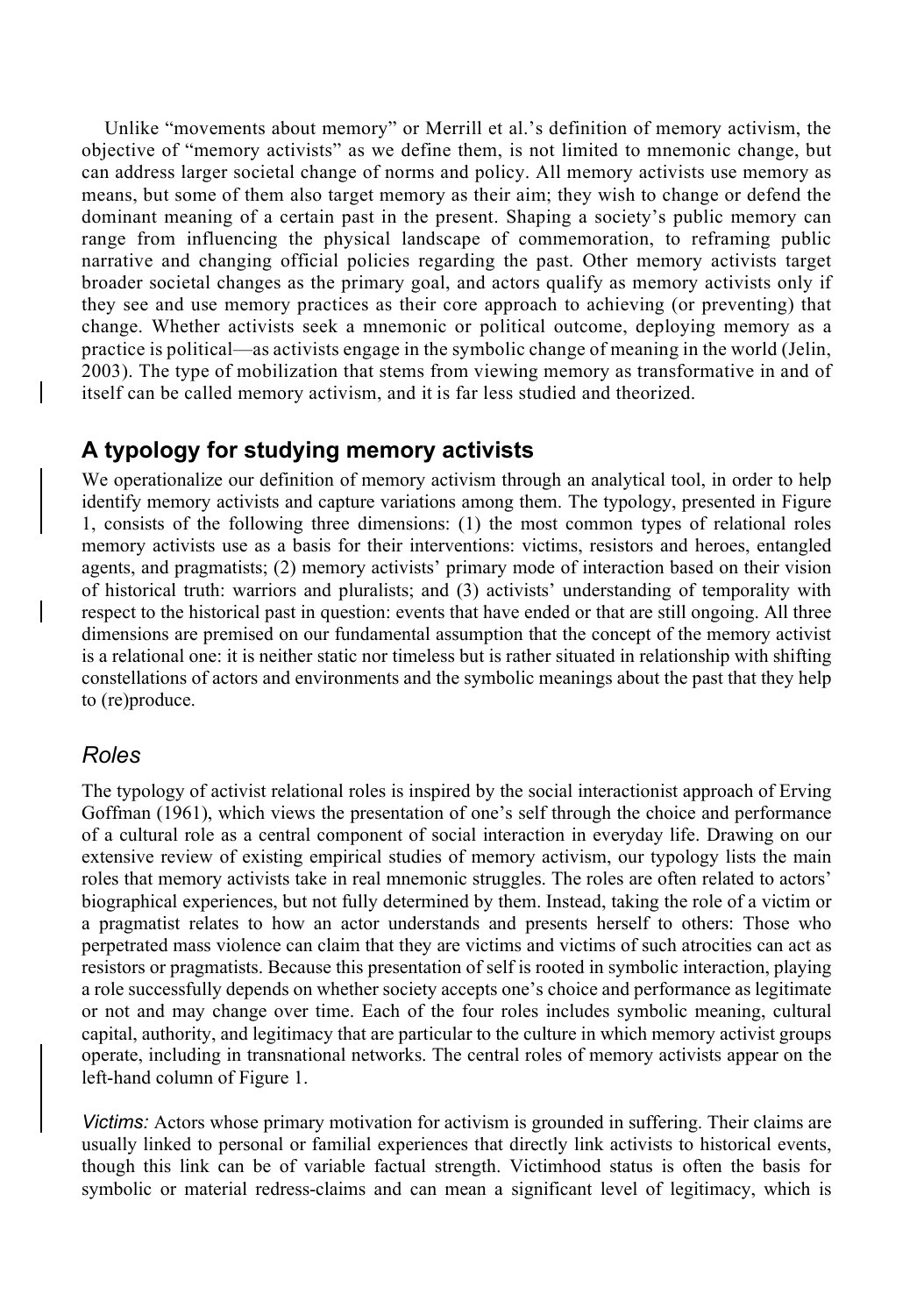grounded in authenticity and the ability to speak with authority about trauma and legacy. However, the actions of those who often enjoy near-unassailable legitimacy due to their historical experience, do not necessarily advance peace, as Jie-Hyun Lim (2020) has contended. Moreover, the role of "victim" is not automatic (as none of these roles are), but rather requires active positioning on the part of the activist.

*Resistors and heroes:* Actors who fashion themselves as active and moral participants in historical events rather than as principled observers or as victims for instance. This category can include both past and present dissidents, resistance fighters or veterans, and others whose interpretations of the past have been contested in the past or are being contested in the present. Thus, a survivor may choose not to emphasize their victimization, but instead their ability to defy the odds and whose mere survival is an act of resistance against genocidal intentions. Resistance or heroism may come with its own advantages in terms of legitimacy and cultural power, depending in part on the specific cultural context. For example, the mantle of "hero" is one that holds much more cultural weight in the United States than in Germany.

*Entangled agents:* Actors who are temporally or geographically distant from the historical events that they reference, but that they nevertheless feel responsible for. We draw here centrally on Michael Rothberg's (2019) work on implicated subjects, but extend the category to include not only those who feel responsible for past injustices, but also those who see themselves connected to their "heritage" and feel the need to defend it against change. Rothberg (2019) argues that implicated subjects occupy "positions aligned with power and privilege without being themselves direct agents of harm" (p. 1) and who act due to their accountability and through their own privileged position. They might be seen as adopting the stance of a repentant perpetrator, without themselves being directly involved in any crime. However, we also regard memory activists as "entangled agents" when they argue for the need to defend a heritage to which they may not be connected directly. For example, campaigners in the United Kingdom who defend or seek to dismantle statues linked to British imperial legacies are defined as "entangled agents" irrespective of which side of the political argument they take.

*Pragmatists:* Actors who emphasize their *lack* of direct connection to or emotional involvement with the past in question as a source of legitimacy. These actors claim to have become activists due to more general commitments such as to democratic norms or to professional standards and often seek to function as mediators. This position is no less rooted in biographical experience than the other types of agents: pragmatists may have learned through personal experience that the representation of the past is crucial to the defense of human rights in the presence or their own life might have taught them the importance of pragmatic interaction. In other words, what matters here is again not what an individual has experienced, but which role they choose to adopt and whether this role is believable for a broader public. We argue that this category is important partly because it is often, though not exclusively, claimed by "experts" (historians, academics, memorial officials) who turn into activists but derive legitimacy from professional standards and training.

# *Modes of interaction*

The second dimension of our typology addresses the complex interactions in which memory engage with various actors, drawing on the work of Jan Kubik and Michael Bernhard. They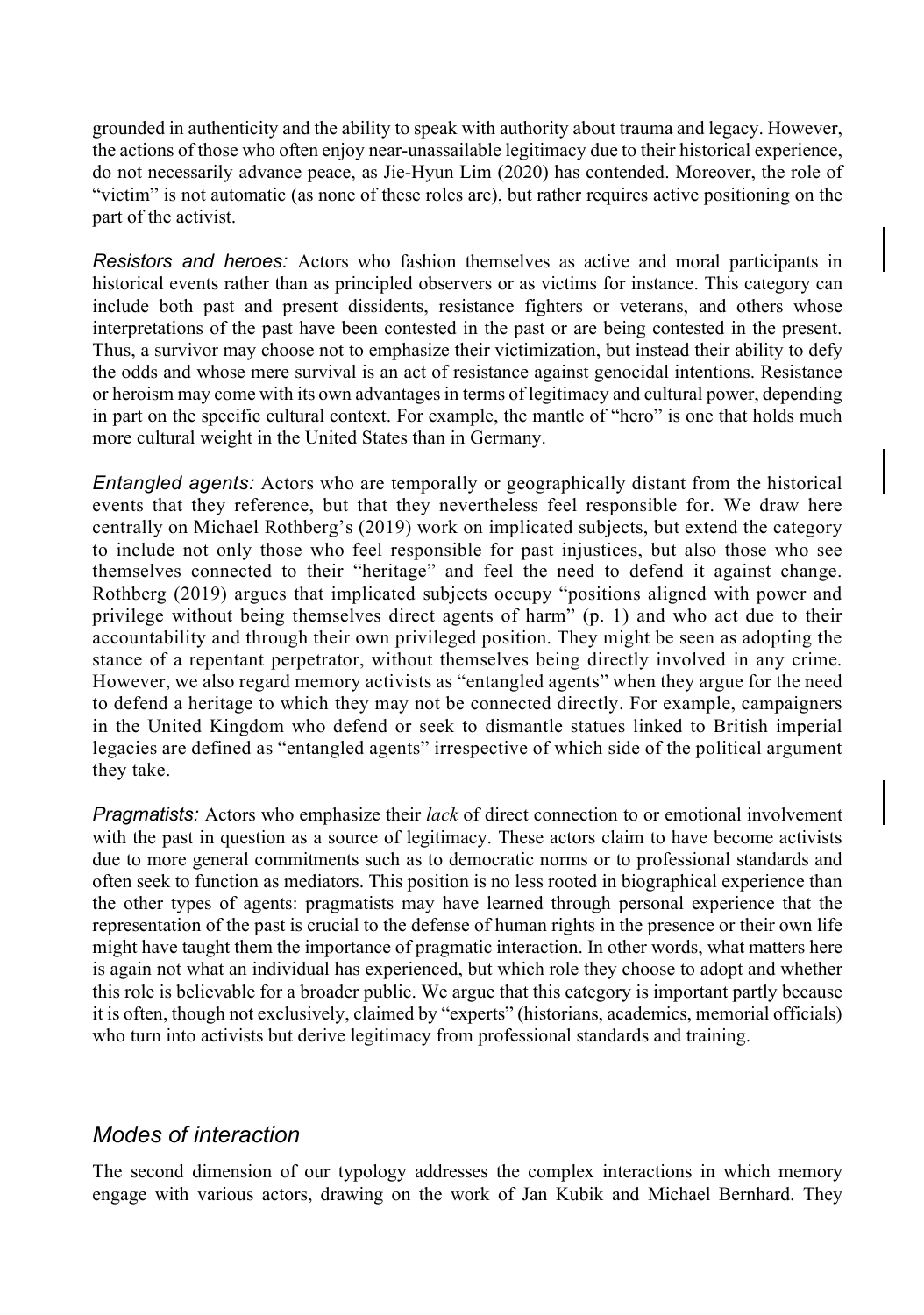distinguish memory actors based on their relations to other actors, labeling them according to the choices these actors make within their constraints (Kubik and Bernhard, 2014): "warriors" regard their own interpretation of history as the only truth, while "pluralists" fundamentally believe that there is room for multiple approaches to the past, making them tolerant of others' positions. These two stances thus crucially shape the interaction between various actors, as well as their practices and strategies, and are essential to the comparative study of memory activists. Importantly, Kubik and Bernhard distinguish what warriors and pluralists believe about how the "mnemonic contest" is to be carried out. Memory activists can operate according to either mode of interaction, regardless of which of the roles we have identified they espouse. However, some roles lend themselves more readily to a warrior, others to a pluralist stance. Thus, activists who strongly identify with victimhood may be less willing to grant legitimacy to alternative versions of history, while pragmatists might be more inclined to pluralism—if only to underpin their legitimacy as neutral parties. Nevertheless, modes of interaction are not inextricably linked to certain roles and we can find cases of pluralist victims and pragmatist warriors, as we show below. The modes of interacton appear in the first row of Figure 1.

### *Notions of temporality*

For scholars of memory activism, the question of temporality arises in several significant ways, yet what we are interested in here is a specific dimension: how temporality figures in activists' model for change—how activists themselves frame temporality with respect to the past that they are referencing, and particularly how their perception of temporal distance shapes their aims and practices. While the present and future are always the focal point from which the past is addressed (Gutman et al., 2010; Halbwachs, 1992), the stakes of changing memory from below in the face of ongoing violence and polarization are much higher than when the events have long ended. Between these two poles of temporal distance from the events remembered lie dissimilar risks that shape memory activist efforts in a significant manner. When the past has ended, for example, in postconflict societies, remembering and "coming to terms" with the past are often employed to make sure that an event that had ended will "never again" take place. When events are still ongoing, for example, during conflict, memory activism is an effort against the inevitability of events, and it works to correct what can still be reversed or to monitor and remember in order to prepare a record for the future. Such memory activist work during conflict has proved significant in Serbia for example, when the transition to democratic rule had finally arrived (Fridman, 2020; Katriel and Shavit, 2011). Memory activists who object to changing the course of ongoing events, however, similarly engage the (present-)past with expediency to defend the continuation of events. It is important to stress that in many cases, activists' understanding of whether "the past has passed" is part and parcel of their practice. For instance, present-day advocates for decolonization argue that colonial violence has indeed not ended but is ongoing. Notions of temporality appear in the second row of Figure 1.

In what follows, we use empirical examples to explain how this typology can be used to analyze specific case studies or for comparative research on memory activism. We lead with the roles and incorporate the two other dimensions into the explanation.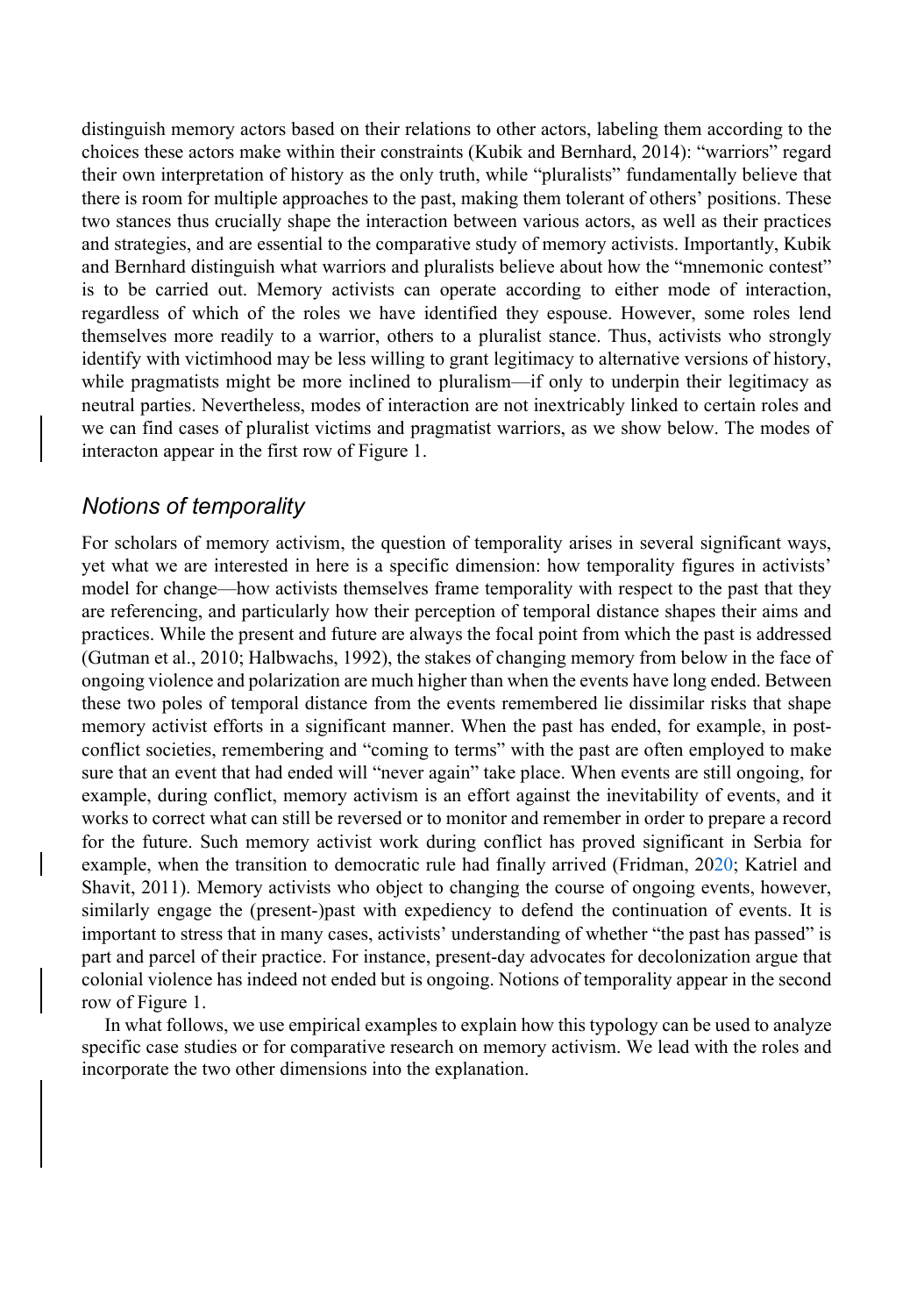| <b>Mode</b>                      | <b>Warriors</b>                                                                      |                                                                                 | <b>Pluralists</b>                                                                 |                                                                   |
|----------------------------------|--------------------------------------------------------------------------------------|---------------------------------------------------------------------------------|-----------------------------------------------------------------------------------|-------------------------------------------------------------------|
| Role/<br>Temporality             | The past has<br>ended                                                                | The past is<br>ongoing                                                          | The past has<br>ended                                                             | The past is<br>ongoing                                            |
| Victims                          | Association for the<br>Recovery of<br>Historical Memory,<br>Spain                    | Memorial to the<br>Victims of<br>Violence, Mexico                               | Reconciliatory<br>tours of the<br>Sudetenland by<br>German and<br>Czech activists | <b>Widows Against</b><br>Violence<br>Empower,<br>Northern Ireland |
| <b>Resistors &amp;</b><br>heroes | Former members<br>of the GDR regime<br>and former political<br>prisoners,<br>Germany | The Legacy<br>Museum in<br>Montgomery, USA                                      | Hiroshima-<br><b>Auschwitz Peace</b><br>March                                     | Indigenous<br>memory<br>activists,<br>Canada                      |
| <b>Entangled</b><br>agents       | United Daughters<br>of the<br>Confederacy, USA                                       | "We are not<br>Trayvon Martin,"<br><b>USA</b>                                   | Jewish Revival<br>activism, Poland                                                | Nakba Memory<br>Activism, Israel                                  |
| <b>Pragmatists</b>               | Hubertus Knabel<br>and others in GDR<br>memory politics                              | Filmmaker Joshua<br>Oppenheim on<br>anti-communist<br>lviolence in<br>Indonesia | Institutional<br>leaders turned<br>activists for GDR<br>memory                    | International<br>Center for<br>Transitional<br>Justice            |

**Figure 1. A typology of memory activists: roles, modes of interaction and notions of temporality.**

# **Putting the typology to work**

# *Victims*

At the intersection of a victim role, a past that has ended, and a warrior mode of interaction is the Association for the Recovery of Historical Memory (ARMH) in Spain. This association represents the families of the victims of Francoist violence and its goal is to remember the "disappeared" victims of Franco's regime (1936–1975). Since 2000, it has used exhumations of mass graves to force the state to document, remember, and compensate the victims or their families. The ARMH acts as a warrior in Spanish memory politics about the past at issue: its members interact with Franco supporters, the Church, and the state with the objective of exposing a single historicalscientific truth about the past as the only legitimate option against state silencing and right-wing denial (Baer and Sznaider, 2017; Boyd, 2008; Ferrandiz, 2019; Jerez- Farrán and Amago, 2010).

In the next cell to the right is an example of memory activists that similarly take a victim role and a warrior mode of interaction that seeks the historical truth, but differs in its temporality; it takes place when violence is still ongoing. These are memory activists who advocate for Mexico's Memorial to the Victims of Violence (MVVM). MVVM act on behalf of the victims and their families and their goals extend beyond commemoration to an immediate political change of state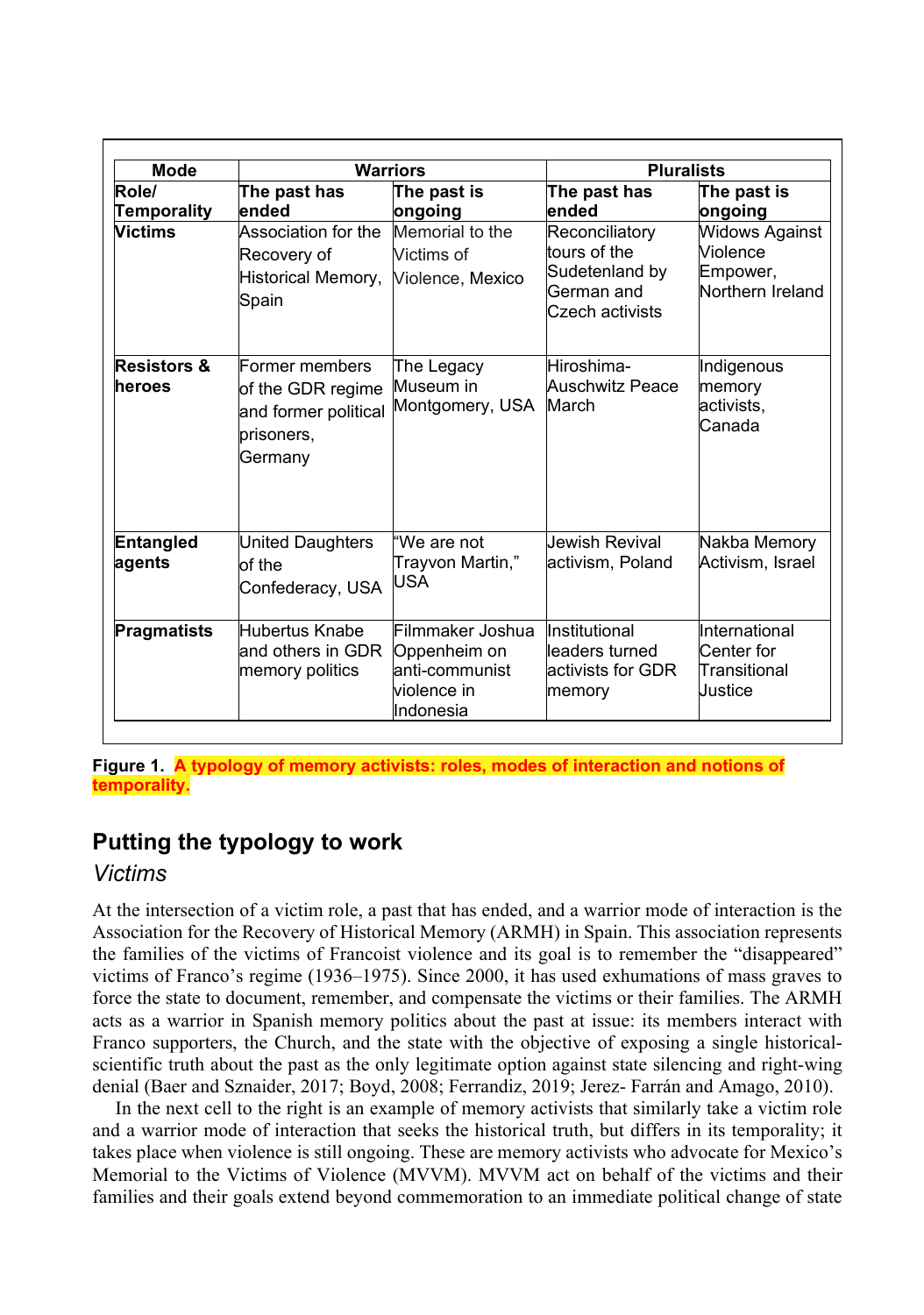policy (Nienass and Délano Alonso, 2019). Fighting the states' so-called "War on Drugs" policy, activists act as warriors who see any other interpretation of violence, primarily by the state, as denial that enables the ongoing state of crisis to continue.

However, "victims" can also act as pluralists as the next set of examples shows: Czech and German nationals have been touring the Sudetenland together since 2005 in order to remember the expulsion of around 3 million Germans by the Czech government in 1945–1946 (http://www.antikomplex.cz/cyklovylety-do-sudet.html). Both Czechs and Germans participants see themselves as victims of this historical event, yet they take a pluralist mode of interaction and advocate for a shared learning of the contested past for the purpose of reconciliation (Gutman, 2018).

Another example of a "pluralist" memory activist group has been formed during the conflict in Northern Ireland: "Widows Against Violence Empower (WAVE) Trauma Center," was founded in 1991, by eight women who lost their partner in the then still ongoing intercommunal violence known as "the Troubles" (1968–1998). Self-identifying as a victim group, the founders had a pluralist, cross-community aim—to provide care, support, and empowerment to other women who were widowed by this conflict. Today, it is the largest cross-community victims' group in the country (http://wavetraumacentre.org.uk/).2

### *Resistors and heroes*

Our example for activists who take the role of resistors or heroes with a warrior stance while acknowledging the end of the history in question is the repeated clash between former political prisoners in East Germany (the German Democratic Republic, or GDR, 1949-1990) and the sometimes vocal appearance of unrepentant former Stasi officers during commemorative events, who claim that their history has been misrepresented in unified Germany. The former Stasi officers are an example of memory activists who are viewed publicly as perpetrators, but who see themselves as heroes (as they clearly identify with the former regime) or resistors to the new order. Those who were incarcerated in GDR prisons identify as victims, but also often as resistors, who actively fought against both the GDR regime and against what they see as a sidelining of this past today. Both sides appear as warriors as they insist on the unequivocal validity of their interpretation of history, to the exclusion of alternatives. Studying these (otherwise highly divergent) types of warrior activists side-by-side allows for a systematic examination of the discourses and strategies employed in the field of GDR memory politics. Comparing memory activists' modes of interaction in light of their public roles can reveal whether a warrior mode of interaction taken on by a former regime supporter contributes to victims of that regime taking on a warrior position as well, which in turn may result in an escalation of the memory conflict.

Our case study for resistors who take a warrior stance and regard the past as ongoing is the Equal Justice Initiative's (EJI) National Memorial for Peace and Justice and Legacy Museum in Montgomery Alabama, which opened in 2018. EJI was founded by lawyer Bryan Stevenson in 1989 and has worked to support those wronged by the US criminal justice system. According to Stevenson (2014), facing the history of slavery, lynching, and segregation is a key to addressing racial injustice and violence in the present. Alison Landsberg (forthcoming) argues that "rather than positing a historical break between the past and the present, the museum aims to make legible a fundamental continuity." The permanent exhibit, entitled "From Enslavement to Mass Incarceration," is explicitly forward-looking with an unapologetic standpoint on the interpretation of American history. Thus, these activists are warriors in the sense that they unequivocally advocate for a particular reading of history that centers attention on the ongoing violence against Black communities. This reading also reimagines the activists' memory practice as one of strategic resistance against both the previously dominant narrative of white heritage and the discourse of an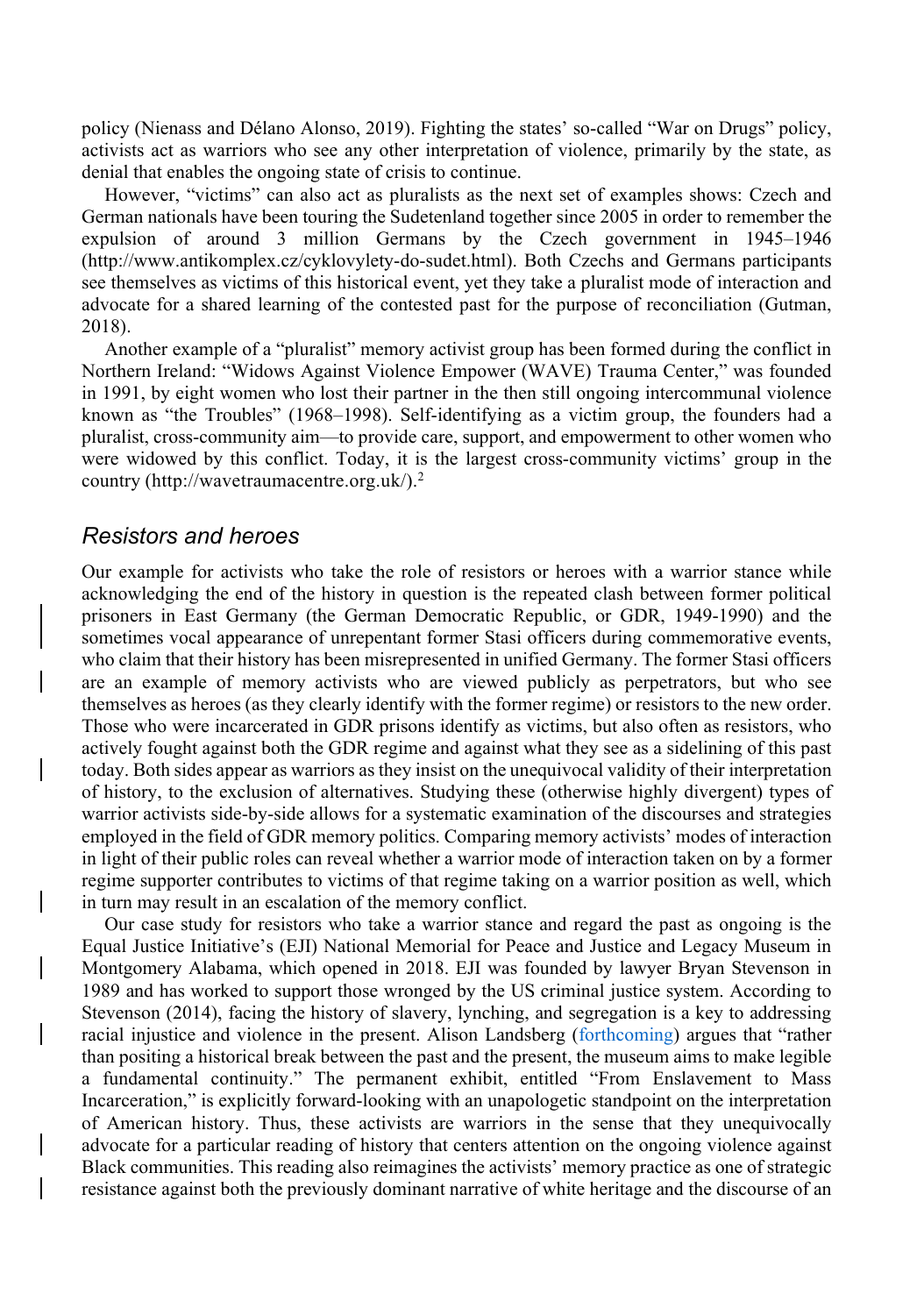uplifting and largely completed struggle of African American civil rights heroes. The past is seen as ongoing; indeed, the Legacy exhibit begins with the heading "Slavery did not end. It evolved" (Equal Justice Initiative, The Legacy Museum Book, 2018)[.](#page-0-0)

An example of resistors who act as pluralists for a past that is over is the 1962–1963 Hiroshima-Auschwitz Peace March. The initiator, veteran of the Japanese imperial army and Buddhist monk Satō Gyōtsū, took the position of both a victim of the nuclear bomb and a resistor to his country's aggression in the Second World War in order "to unite the victims and places of tragedy" of the war (Hiroshima-Auschwitzu Heiwa Koshin, Newsletter No. 1). Together with three Japanese students, Gyōtsū headed the 3000-km procession, visiting war and memory sites from Hiroshima to Auschwitz-Birkenau. The organizers emphasized the unity of war victims and plurality of victim-witness voices, from both sides of the victim/victimizer spectrum, as a basis for world peace (Zwigenberg, 2013). Some of the war victims the marchers met rejected their contradictory public role (resistor to war) and peaceful and pluralist message. For example, in Singapore (May 1962), they were perceived as Japanese aggressors (Ibid.).

In the past decade or so, there has been a surge of Indigenous activism in Canada, some elements of which explicitly take the form of memory activism. Campaigns such as #idlenomore, #MMIWG (Missing and Murdered Indigenous Women and Girls), and #Resistance150 (in response to Canada's celebration of the anniversary of Confederation in 2017) have demanded a new reckoning with the legacies of the Residential School system, the Indian Act, and centuries of colonialism. Crucially, these activists have insisted that structural racism and violence against Indigenous communities is ongoing and that settler society continues to benefit. They employ both conventional memory practices (demands to change museums' approaches to Canadian history, dismantling of statues, supporting alternative historical narratives) and traditions such as Rounddances and Powwows, which can be regarded as performative mnemonic practices. Activists are categorized as pluralist resistors as they emphasize their opposition to the Canadian settler regime and the importance of rediscovering Indigenous ways of knowing and of organizing governance, while also engaging with the politics of reconciliation and welcoming settler allyship.

# *Entangled agents*

Next, we bring together memory activists who take on the role of entangled agents, first examining activists who act as warriors in their commemoration of a past that has ended. Along with other long-existing Southern "heritage" organizations in the United States, the United Daughters of the Confederacy's (UDC) purpose since its creation in 1894 has been the commemoration of Confederate Civil War soldiers. Closely allied to the terrorist Ku Klux Klan in the early-twentieth century, the group promoted a narrative of white supremacy and of the "Lost Cause" of the Confederacy as a heroic and legitimate one through the primary vehicle of building monuments, though it has tempered its approach since then. During the protests triggered by the murder of George Floyd, the UDC headquarters in Richmond were targeted (https://www.washingtonpost.com/history/2020/05/31/confederate-statues-vandalized-protestersgeorge-floyd/). In response to this and the general movement against Confederate symbols, the President-General of the Daughters, Linda Edwards, issued a statement "denouncing hate groups and affirming that Confederate memorial statues and monuments are part of our shared American history and should remain in place." Though there was some token acknowledgment that these "markers are viewed as divisive," the UDC took a warrior stance to American history. They take the role of "entangled agents" as ancestors of Confederate soldiers "who, like our statues, have stayed quietly in the background, never engaging in public controversy" and argue that we should "not sit in judgment of them nor do we impose the standards of the  $19<sup>th</sup>$  century on Americans of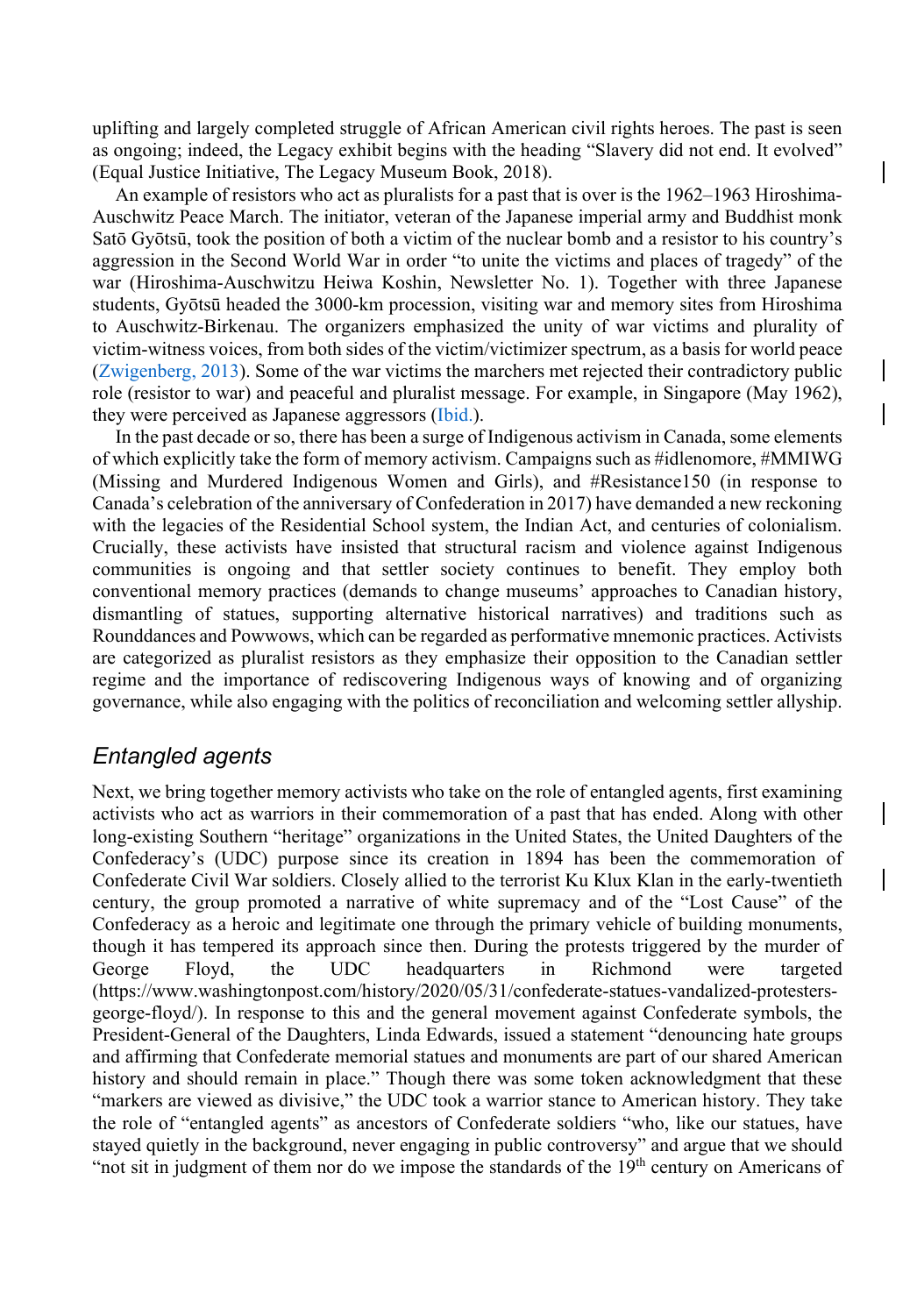the 21<sup>st</sup> century" (https://hqudc.org/). Insistence that the past has passed is thus key to perpetuating the narrative that supports white supremacy in the guise of honoring a joint heritage.

Our case study for memory-activist entangled agents who take a warrior stance and regard the past as ongoing is the "We are not Trayvon Martin" antiracist website and hashtag campaign (#NotTrayvon), which was established in the United States in 2013. Martin was an African American teenager who was killed on 2012 in Florida by a neighborhood vigilante. The acquittal of his killer a year later sparked the Black Lives Matter protest. Instead of direct solidarity and identification, these non-Black activists asserted a "differentiated solidarity" with Martin through calling attention to their privileged position (Rothberg, 2019). Their aim is both to mourn Martin's death and to reveal their own implication in the histories and structures that made that death possible, as well as the ongoing violence against Blacks in the United States (Rothberg, 2019).

The next set of examples in the same row demonstrates an entangled agent position with a pluralist mode of interaction. Catholic-Poles who publicly commemorate the Jewish past of their country since 1990s mark a past that has ended. "The Jewish Revival" includes hundreds of local initiatives to restore former Jewish sites, to organize tours, exhibits, and cultural festivals, to collect testimonies and to engage the young generation in learning about their local Jewish history (Gutman, 2018; Holc, 2018; Zubrzycki, 2012). Although they mourn the loss of the large Jewish community in the Holocaust and acknowledge the role of Poles in the fate of Jews, their aim is to restore a multicultural past, a past in which Poles host different minorities, including Jews (Gutman, 2018).

Jewish-Israeli memory activists who remember the Palestinian displacement (known as al-Nakba) by Jewish-Israeli military forces since 1948 identify as entangled agents who commemorate as pluralists a past that has ended. These memory activists seek to take responsibility for their national community's wrongdoing while the conflict with the Palestinians is ongoing. Their pluralist mode of interaction takes into account Israel's official national narrative as well as the Palestinian national narrative but offers a different interpretation of the past in order to project a different vision for redress and reconciliation in the future (Gutman, 2017).

#### *Pragmatists*

Unsurprisingly, the pragmatist role lends itself more readily to a pluralist mode of interaction because openness to alternative versions of the past and to dialogue reinforces an actor's claim to pragmatism. Nevertheless, we do find some instances of warriors who seek the pragmatist mantle.

One key driver of commemoration in the former GDR are pluralist pragmatists who regard this history as past. These are associations led by individuals, who either do not have biographical experience with repression in the GDR or do not chose to emphasize it. For example, Peter Boeger, who leads the initiative for the Checkpoint Bravo (former crossing point on the motorway into Berlin) memorial, got involved because he lived close by. In addition, he had a professional interest as an employee of the agency in charge of the GDR regime's secret police files. Similarly, the founder of the association that initiated the Marienfelde Refugee Center Museum, Harald Fiss, had been the bureaucrat in charge of the Center in 1989/1990, and then decided to become engaged in its commemoration. Both of these actors have biographical links to German cold war era history, but both take a pragmatist stance, demanding memorialization for principled reasons. And both, due to this positioning, have acted as pluralist mediators between other, more warrior-like, memory activists, and the state in the process of negotiations over how this memory landscape should be governed (Wüstenberg, 2017: 227).

Pragmatist activists have also adopted a pluralist approach while trying to mediate memory in active conflict. The International Center for Transitional Justice (ICTJ) is a New York–based independent organization that develops tools for truth-seeking efforts around the world. Its truth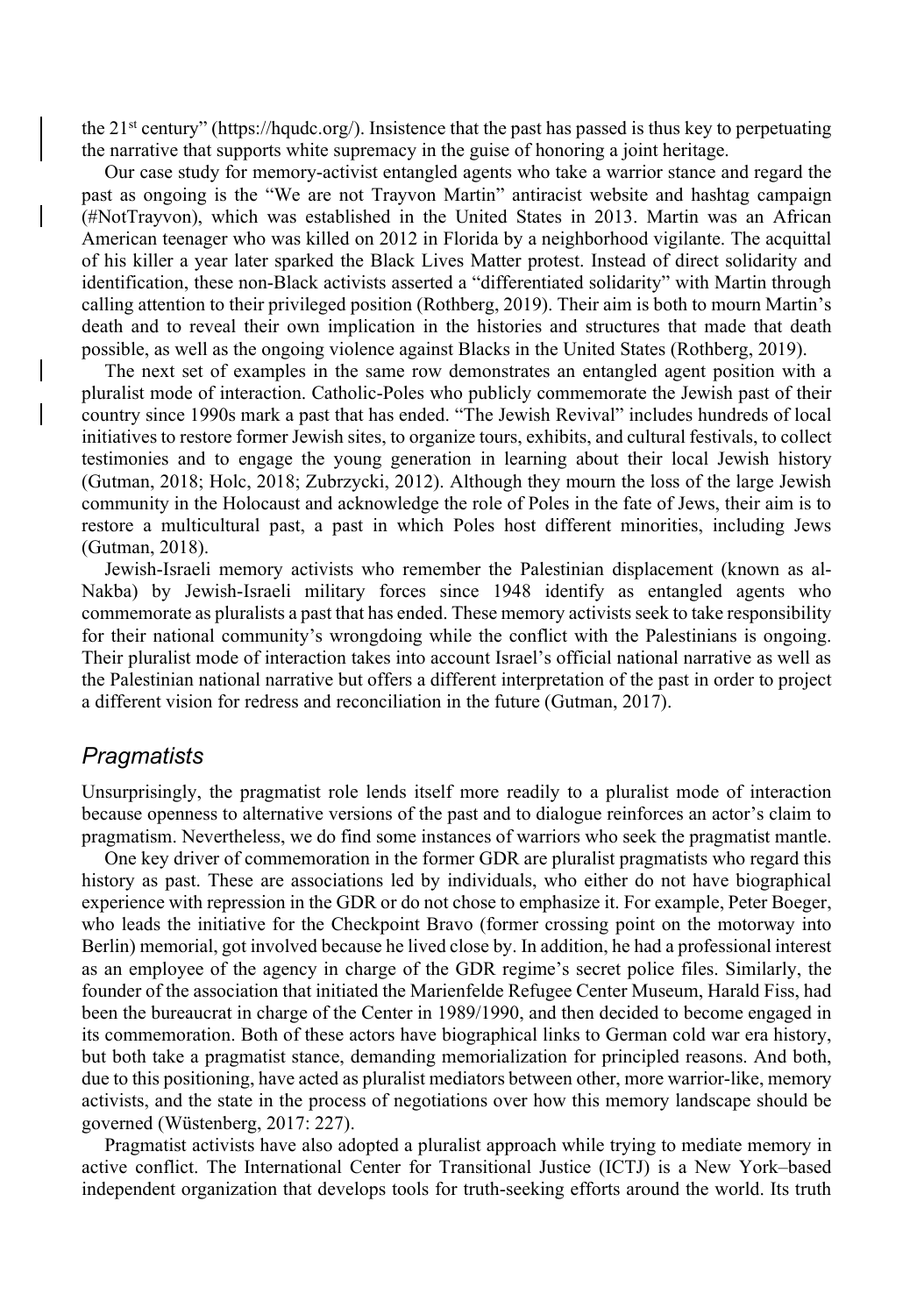and memory program provides support for using memory to address difficult histories in and after conflict. The organization was involved in the design of a truth commission for the prolonged civil violence in Columbia, during the peace talks between the government and the Revolutionary Armed Forces rebel group. The organization took a pluralist stance, providing "technical advice to all parties to ensure that the final peace agreement effectively addresses and incorporates truth and memory concerns" (https://www.ictj.org/our-work/transitional-justice-issues/truth-and-memory). In Lebanon, where the legacy of the civil war (1975–1990) continues to incite violence and destabilize the political system, ICTJ worked with civil society groups to facilitate the collection of testimonies on the war from members of the various rival groups (*Badna Naaref*—We want to Know in Arabic), and invited the young generation to reflect on the war's continuing impact in its the 25th anniversary (https://www.ictj.org/multimedia/photo/war-i-see-it-photo-contestexhibition).

Warrior pragmatists are more unusual. However, in the context of memory politics concerning the GDR, there are actors who qualify. Most well-known is Hubertus Knabe, the former Scientific Director of the Stasi prison memorial in Berlin-Hohenschönhausen (2001–2019), who—while maintaining the mantle of a professional and pragmatist—became one of the most ardent defenders of an uncompromising anti-communist narrative about the history of the two Germanies. In addition to pursuing an unconventional approach to historical education at Hohenschönhausen, Knabe published several books "exposing" the continued power of former members of the East German secret police and thus was celebrated among former political prisoners of the GDR. Removed from his position due to a sexual harassment scandal in 2019, he has continued his activism. A similarly positioned actor is Siegfried Reiprich, a former political prisoner in the GDR and head of governmental Saxon Foundation of Memorials until he was removed in November 2020 due to controversial tweets. However, in interviews, Reiprich clearly presented himself as a pragmatist who sought to mediate between different victim groups (Wüstenberg, 2019).

Joshua Oppenheimer, an award-winning filmmaker, is an example for a warrior pragmatist who targets a past that he portrays as ongoing, since its perpetrators are still in power. In his Oscarnominated "The Act of Killing" (2012), Oppenheimer documented the anti-communist mass killings by the military and paramilitary death squads in Indonesia in 1965, provocatively giving the stage to the perpetrators in order to break the silencing of the victims:

[...] the film is essentially not about what happened in 1965, but rather about a regime in which genocide has, paradoxically, been effaced and celebrated—in order to keep the survivors terrified, the public brainwashed, and the perpetrators able to live with themselves.

In this this interview, Oppenheimer thus indicates his warrior position regarding what he views as the continuation of a threatening regime (Melvin, 2013).

# **Conclusion**

Our typology supports the analysis of memory activists as key actors in the politics of the past in numerous ways. First, the typology can be used to systematize analysis of a particular memorypolitical arena to better understand clashes between various activists and possible alliances between them, as we have demonstrated through the inclusion of several different types of activists in the politics over the remembrance of the GDR. Second, the typology allows a consideration of the changing place of activists in the typology over time to understand their evolution and positioning vis-à-vis memory political developments writ-large. For example, if a particular group shifts from a warrior to a pluralist stance or from viewing the past as ongoing to "over," this raises important questions about those activists' strategies and their meaning-making with respect to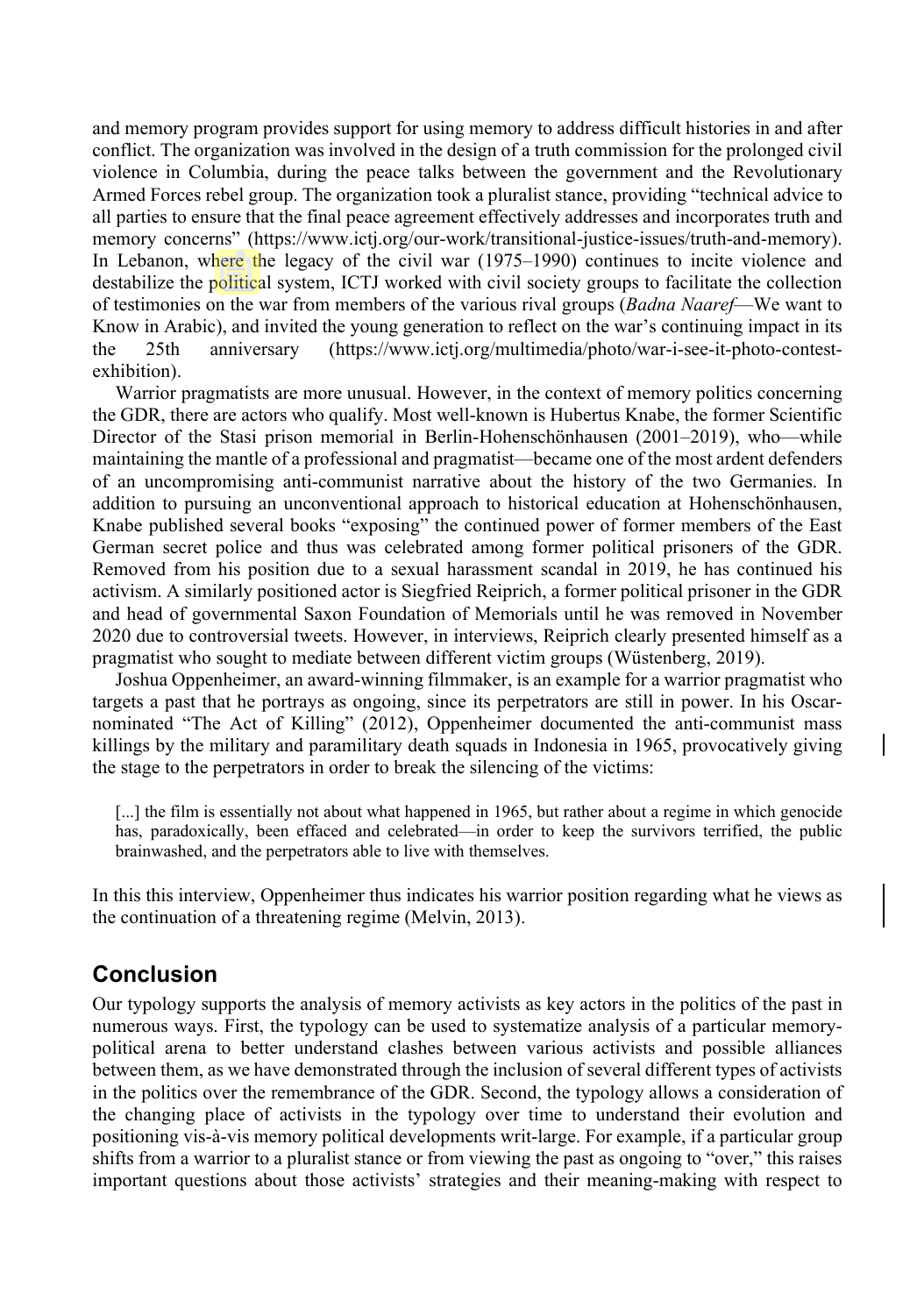commemorative practice. Third, when arranged with the help of our typology, a researcher might be prompted to compare similar cases of memory activists that are placed in the same or adjacent cells. Thus, the UDC and anti-Confederate memory activists would both be defined as entangled agents, who are warriors and regard the past as passed. However, they are on opposite ends of this particular struggle, so what are the implications for their interaction and for their perception in the wider society? Fourth, because the typology allows the comparison of cases in different geographies, time periods, or mnemo-politics, it facilitates creative thinking and collaborative research across fields and area studies that often do not engage with each other. Finally, the typology can help activists themselves understand better the landscape within which they are operating and may help them (re)consider strategic choices about the roles or interactional stance they adopt.

Our matrix, as these examples show, provides researchers with a rigorous tool for comparing different types of memory activists, or a single case over time, and the ability to include variations and nuances in each case study. This comparative agility has often been missing from memory studies, and prevented a systematic examination of certain research questions. Moreover, we argue that it is precisely the value-neutrality of our typology—its ability to accommodate memory activists from the entire political spectrum—that will ultimately support scholarship that is underpinned by an explicit normative commitment to pluralist and democratic memory politics.

#### **Acknowledgements**

The authors would like to thank the editors of *Memory Studies* and the anonymous reviewers for their insightful comments. They would also like to thank Boaz Nissan-Cohen, Bill Niven, and Chris Reynolds for their valuable suggestions. They are grateful to Elazar Barkan and the participants of the international workshop on "Memory Activism in Comparative Perspective" at Columbia University in November 2018, for engaging in early discussions with them that helped lay the groundwork for their article.

#### **Funding**

The author(s) disclosed receipt of the following financial support for the research, authorship, and/or publication of this article: The authors gratefully acknowledge funding from the *Fritz-Thyssen-Foundation* for that workshop.

#### **ORCID iDs**

Yifat Gutman https://orcid.org/0000-0002-4742-6004 Jenny Wüstenberg **b** https://orcid.org/0000-0002-0405-3607

#### **Notes**

- 1. We thank Bill Niven for his insightful point here.
- 2. We thank Chris Reynolds for alerting us to this case.

#### **References**

Alexander C (2006) *The Civil Sphere*. Oxford: Oxford University Press.

- Armstrong EA and Crage SM (2006) Movements and memory: the making of the stonewall myth. *American Sociological Review* 71(5): 724–751.
- Assmann J (2010) Communicative and cultural memory. In: Erll A and Nünning A (eds) *Cultural Memory Studies: An International and Interdisciplinary Handbook*. Berlin: De Gruyter, pp. 109–118.

Baer A and Sznaider N (2017) *Memory and Forgetting in the Post-Holocaust Era*. London: Routledge.

Baumgarten B (2017) The children of the carnation revolution? Connections between Portugal's anti-austerity movement and the revolutionary period 1974/1975. *Social Movement Studies* 16(1): 51–63.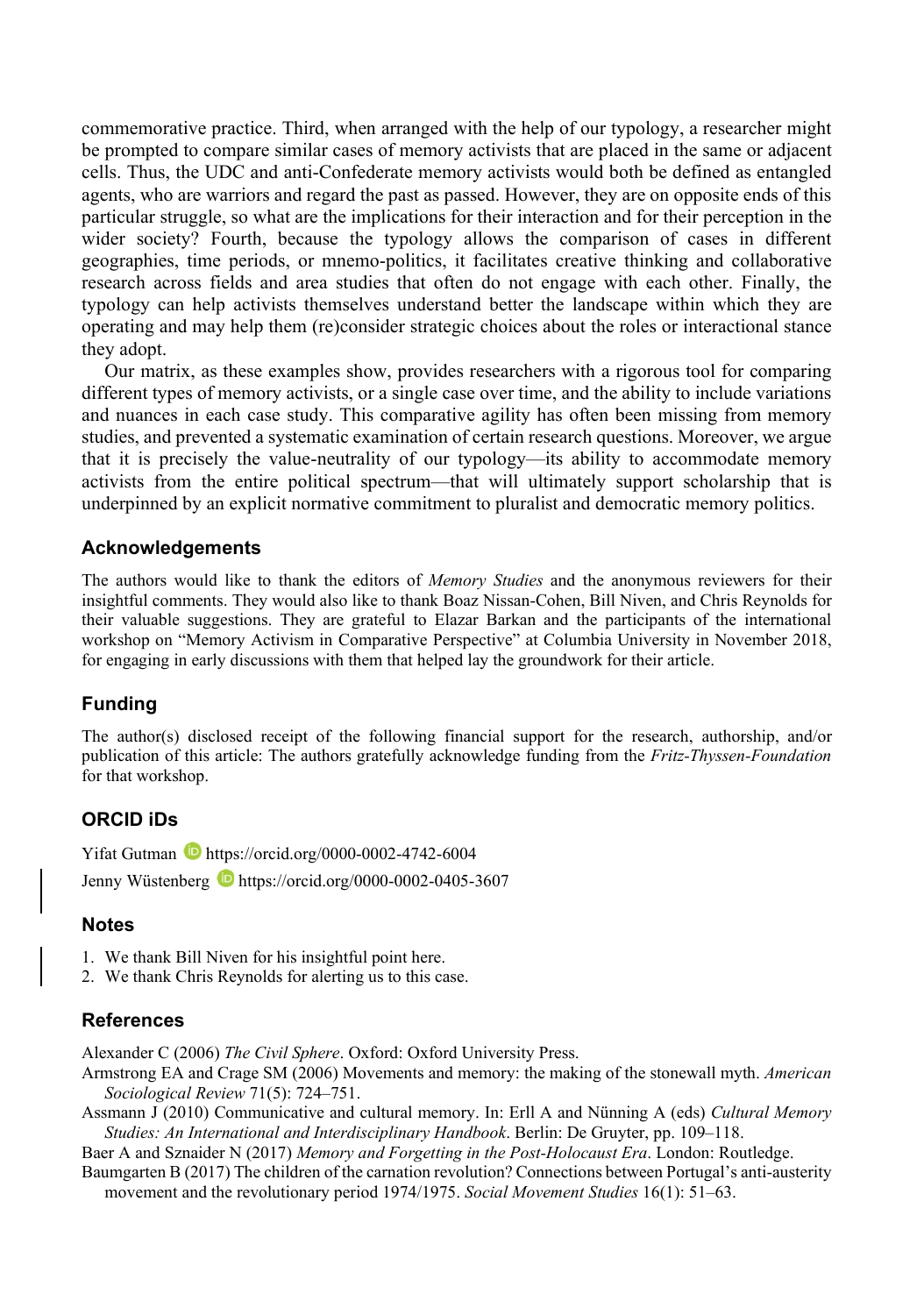- Bennett L and Segerberg A (2013) *The Logic of Connective Action: Digital Media and the Personalization of Contentious Politics*. Cambridge: Cambridge University Press.
- Berger S, Scalmer S and Wicke C (2021) Memory and social movements: An introduction. In: Berger S, Scalmer S and Wicke C (eds) *Remembering Social Movements: Activism and Memory*. New York: Routledge, 1–25.
- Björkdahl A and Kappler S (2019) The creation of transnational memory spaces: professionalization and commercialization. *International Journal of Politics, Culture, and Society* 32: 383–401.
- Bosco FJ (2004) Human rights politics and scaled performances of memory: conflicts among the Madres de Plaza de Mayo in Argentina. *Social & Cultural Geography* 5(3): 381–402.
- Boyd CP (2008) The politics of history and memory in democratic Spain. *The Annals of the American Academy of Political and Social Science* 617(1): 133–148.
- Brubaker R (1996) *Nationalism Reframed: Nationhood and the National Question in the New Europe*. Cambridge: Cambridge University Press.
- Buda D-M (2015) *Affective Tourism: Dark Routes in Conflict*. London: Routledge.
- [Bukowiecki](file://discovery/search?query=creator%2Cexact%2CBukowiecki%2C%20%C5%81ukasz%20%2CAND&tab=Everything&search_scope=MyInst_and_CI&vid=972BGU_INST%3A972BGU&facet=creator%2Cexact%2CBukowiecki%2C%20%C5%81ukasz%20&lang=he&mode=advanced&offset=0) L, Wawrzyniak J and [Wróblewska M](file://discovery/search?query=creator%2Cexact%2C%20Wr%C3%B3blewska%2C%20Magdalena%2CAND&tab=Everything&search_scope=MyInst_and_CI&vid=972BGU_INST%3A972BGU&facet=creator%2Cexact%2C%20Wr%C3%B3blewska%2C%20Magdalena&lang=he&mode=advanced&offset=0) (2020) Duality of Decolonizing: Artists' Memory Activism in Warsaw. *Heritage & society* 13 (1-2): 32-52.
- Chidgey R (2015) "A modest reminder": performing suffragette memory in a British feminist webzine. In: Reading A and Katriel T (eds) *Cultural Memories of Nonviolent Struggles*. London: Palgrave Macmillan, pp. 52–70.
- Daphi P (2017) *Becoming a Movement. Identity, Narrative and Memory in the European Global Justice Movement*. London: Rowman & Littlefield.
- Daphi P and Zamponi L (2019) Exploring the movement-memory nexus: insights and ways forward. *Mobilization: An International Quarterly* 24(4): 399–417.
- Dybris McQuaid S and Gensburger S (2019) Administrations of memory: transcending the nation and bringing back the state in memory studies. *International Journal of Politics, Culture and Society* 32(2): 125–143.
- Equal Justice Initiative (2018) The Legacy Museum. Montgomery, AL: Equal Justice Initiative.
- Ferrandiz P (2019) Unburials, generals, and phantom militarism: engaging with the Spanish Civil War legacy. *Current Anthropology* 60: S62–S76.
- Fridman O (2020) Conflict, memory, and memory activism: dealing with difficult pasts. In: Richmond O and Visoka G (eds) *The Palgrave Encyclopedia of Peace and Conflict Studies*. Cham: Palgrave Macmillan. Published online: https://doi.or[g/10.1007/978-3-030-11795-5\\_38-1.](http://dx.doi.org/10.1007/978-3-030-11795-5_38-1)
- Fridman O and Ristić K (2020) Online transnational memory activism and commemoration: the case of the White Armband Day. In: Wüstenberg J and Sierp A (eds) *Agency in Transnational Memory Politics*. New York: Berghahn Books, 68–91.
- Gans HJ (1997) Toward a reconciliation of "assimilation" and "pluralism": the interplay of acculturation and ethnic retention. *International Migration Review* 31(4): 875–892.
- Gluck C (2007) Operations of memory: comfort women and the world. In: Jager SM and Mitter R (eds) *Ruptured Histories: War Memory and the Post-Cold War in Asia*. Cambridge, MA: Harvard University Press, 47–77
- Goffman E (1961) *Asylums*. New York: Knopf.
- Gongaware TB (2011) Keying the past to the present: collective memories and continuity in collective identity change. *Social Movement Studies* 10(1): 39–54.
- Gutman Y (2017) *Memory Activism: Reimagining the past for the Future in Israel-Palestine*. Nashville, TN: Vanderbildt University Press.
- Gutman Y (2018) *The Role of Memory Activism in Reconciliation Processes in Comparative Perspective*. Tel Aviv, Israel: Tami Steinmetz Center for Peace Studies, Tel Aviv University Press (In Hebrew).
- Gutman Y, Brown AD and Sodaro A (2010) *Memory and the Future: Transnational Politics, Ethics and Society*. London: Palgrave Macmillan.
- Hajek A (2013) *Negotiating Memories of Protest in Western Europe*. London: Palgrave Macmillan.
- Hajek A (2016) Feminist impact: exploring the cultural memory of second-wave feminism in contemporary Italy. In: Hajek A, Lohmeier C and Pentzold C (eds) *Memory in a Mediated World: Remembrance and Reconstruction*. London: Palgrave Macmillan, pp. 129–141.
- Halbwachs M (1992) *On Collective Memory*. Chicago, IL: University of Chicago Press.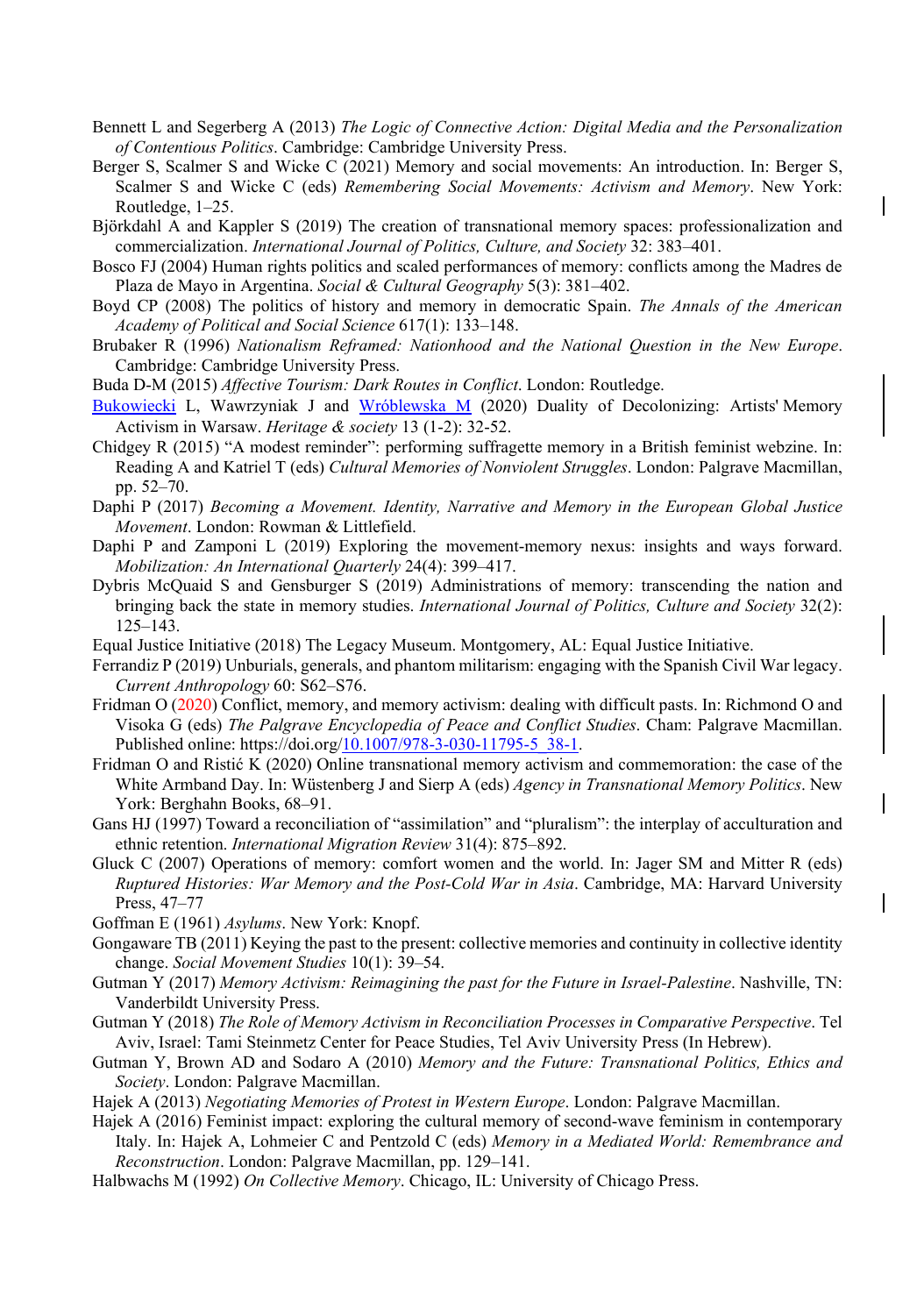- Harris FC (2006) It takes a tragedy to arouse them: collective memory and collective action during the civil rights movement. *Social Movement Studies* 5(1): 19–43.
- Holc JP (2018) *The Politics of Trauma and Memory Activism: Polish-Jewish Relations Today*. Basingstoke: Palgrave Macmillan.
- Jasper J (2004) A strategic approach to collective action: looking for agency in social-movement choices. *Mobilization: An International Journal* 9(1): 1–16.
- Jelin E (2003) *State Repression and the Labors of Memory*. Minneapolis, MN: University of Minnesota Press.
- Jerez- Farrán C and Amago S (2010) *Unearthing Franco*'*s Legacy: Mass Graves and the Recovery of Historical Memory in Spain*. Notre Dame, IN: University of Notre Dame Press.
- Katriel T and Shavit N (2011) Between moral activism and archival memory: the testimonial project of breaking the silence. In: Neiger M, Meyers O and Zandberg E (eds) *On Media Memory Collective Memory in a New Media Age*. London: Palgrave Macmillan, pp. 77–87.
- Kovras I (2017) *Grassroots Activism and the Evolution of Transitional Justice: The Families of the Disappeared*. Cambridge: Cambridge University Press.
- Kubal T and Becerra R (2014) Social movements and collective memory. *Sociology Compass* 8(6): 865–875.
- Kubik J and Bernhard M (2014) A theory of the politics of memory. In: Bernhard M and Kubik J (eds) *Twenty Years after Communism. the Politics of Memory and Commemoration*. Oxford: Oxford University Press, pp. 7–34.
- Landsberg A (forthcoming) Memory vs history: the politics of temporality at the legacy museum in montgomery Alabama. In: Gutman Y and Wüstenberg J (eds) *The Routledge Handbook of Memory Activism*. London: Routledge.
- Lim J-H (2010) Victimhood nationalism in contested memories: national mourning and global accountability. In: Assmann A and Conrad S (eds) *Memory in a Global Age: Discourses, Practices and Trajectories*. Basingstoke: Palgrave Macmillan, pp. 138–162.
- Melvin J (2013) An interview with Joshua Oppenheimer. *Inside Indonesia* 112, published online 27 April. [https://www.insideindonesia.org/an-interview-with-joshua-oppenheimer].
- Merrill S, Keightley E and Daphi P (2020) Introduction: the digital memory work practices of social movements. In: Merrill S, Keightley E and Daphi P (eds) *Social Movements, Cultural Memory and Digital Media*. Basingstoke: Palgrave Macmillan, pp. 1–30.
- Mitchell T (1999) Society, economy, and the state effect. In: Steinmetz G (ed.) *State/Culture: State-Formation after the Cultural Turn*. Ithaca, NY: Cornell University Press, pp. 76–97.
- Mpofu S (2014) *Public and Diasporic Online Media in the Discursive Construction of National Identity: A Case of* "*Zimbabwe*." Witwatersrand, South Africa: University of the Witwatersrand.
- Nienass B and Délano Alonso A (2019) Mexico City's memorial to the victims of violence and the facade of participation. In: Apsel J and Sodaro A (eds) *Museums as Sites of Persuasion: Politics, Memory and Human Rights*. London: Routledge, pp. 153–173.
- Oppenheimer, Joshua, Anonymous, and Christine Cynn (2012) *The Act of Killing* (Denmark: 115 min).
- Pearce SC (2015) Who owns a movement's memory? The case of Poland's solidarity. In: Reading A and Katriel T (eds) *Cultural Memories of Nonviolent Struggles*. London: Palgrave Macmillan, pp. 166–187.
- Pettai E-C (2020) Historians, public history, and transitional justice: Baltic experiences. *International Public History* 3(2): 2020–2010.
- Polletta F and Jasper JM (2001) Collective identity and social movements. *Annual Review of Sociology* 27: 283–305.
- Rigney A (2016) Differential memorability and transnational activism: bloody Sunday, 1887–2016. *Australian Humanities Review* 59: 77–95.
- Rigney A (2018) Remembering hope: transnational activism beyond the traumatic. *Memory Studies* 11(3): 368–380.
- Rothberg M (2019) *The Implicated Subject. beyond Victims and Perpetrators*. Stanford, CA: Stanford University Press.
- Smit R (2020) Connective memory work on justice for Mike Brown. In: Merrill S, Keightley E and Daphi P (eds) *Social Movements, Cultural Memory and Digital Media*. Basingstoke: Palgrave Macmillan, pp. 85– 108.
- Stevenson B (2014) *Just Mercy: A Story of Justice and Redemption*. New York: Spiegel & Grau.
- Swidler A (1986) Culture in action: symbols and strategies. *American Sociological Review* 51(2): 273–286.